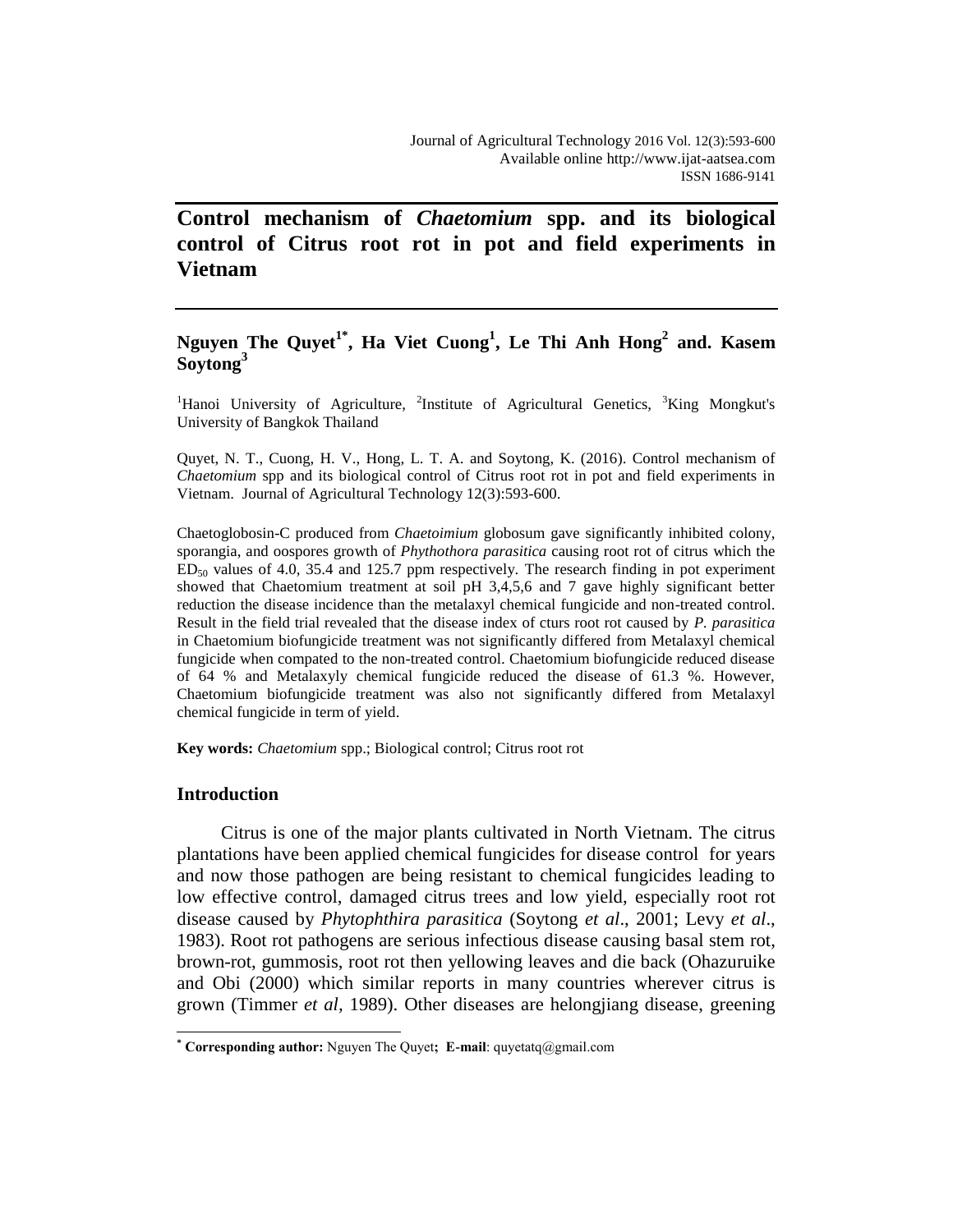and tristeza virus diseases which found to be associated with Phytophthora rot as a disease complex (Kean *et al*., 2010). It is now increasingly interested for alternative control of disease by using effective microorganism as biological control agents. Many reports stated that Chaetomium spp gave a good control of Phytophthora rot in Citrus (Soytong *et al*., 2001; Kean et al., 2010). Chaetomium spp are reported to be antaginized several pathogens (Soytong and Quimio, 1989). *Chaetomium globosum* and *Chaetomium cochlioides* reported as biocontrol agents against *Fusarium* spp. and *Helminthosporium* spp. (Tveit and Moore, 1954). *Ch. cupreum* and *Ch. globosum* are reported to reduce leaf spot disease of corn caused by *Curvularia lunata*, rice blast caused by *Magnaporthe grisea* (*Pyricularia oryzae*) and sheath blight of rice caused by *Rhizoctonia oryzae* (Soytong, 1989, 1992).

The research findlings were to find out control mechanism of *Chaetomium* sp in term of antibiosis and to develop and formulate as biological fungicide to control Citrus root rot caused by *Phytophthora parasitica* in pot and field experiments.

#### **Materials and methods**

#### *Control mechanism of Chaetomium*

Chaetoglobosin-C is reported to produce from Chaetoimium globosum (Kanokmedhakul et al, xxxx). Our Chaetomium isolates were molecular phylogeny compared to as Ch. globosum 0805 previous report. Pure compound of Chaetoglobosin-C was offered from Prof. Dr. Kanokmedhakul, Department of Chemistry, Faculty of Science, Khon Khan University, Thailand.

The experiment was conducted by using Completely Randomized Design (CRD) with four replications. Treatmente were set up different concentrations as follows:- 0, 10, 50, 100 and 500 ppm. Each treatment was dissolved in 2% dimethyl sulfoxide (DMSO), then mixed into potato dextrose agar (PDA) before autoclaving at  $121^{\circ}$ C, 15 lbs/inch<sup>2</sup> for 30 minutes. The tested pathogen, *Phytophthora parasitica* causing root rot of citrus was cultured on PDA and incubated at room temperature for 3 days, then colony margin was cut by 3 mm diameter sterilized cork borer. The agar plug of pathogen was moved to the middle of PDA plate ( 5 cm diameter) in each concentration and incubated at room temperature (28-30°C). Data were collected as colony diameter and number of sporangia and oospores. Percentage of inhibition was computed as seen in Table 1. Data was statistically computed analysis of variance. Treatment means were compared with DMRT at  $P = 0.05$  and  $P = 0.01$ . The effective dose (ED50) was computed by using probit analysis.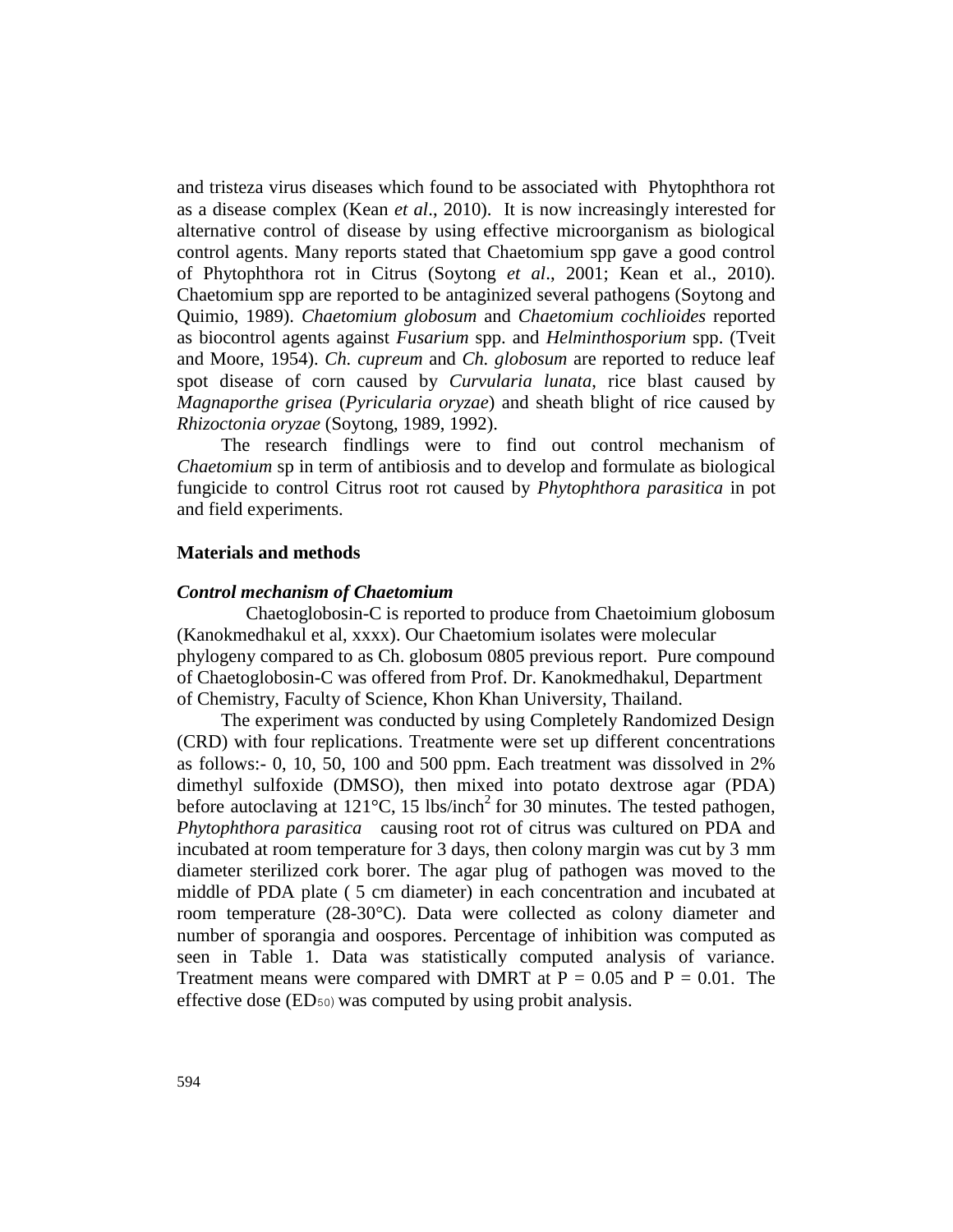

**Fig. 1**. Chaetoglobosin C produced from *Chaetomium globosum* KMITL N0802 Source: Kanokmedhakul et al. (2002)

## *Pot experiment*

The experiment was conducted by using 3 x 5 factorial in Randomized Complete Block Design (RCBD) with four replications. Factor A represented chaetomium-biofugicide, metalaxyl and non-trated control and factor B represented soil pH levels of 3, 4, 5, 6 and 7.

Citrus seedlings were grown to mixed-soil in pots for 30 days before inoculation with pathogen. The root-dipped method was used for inoculation followed the method of Marlatt et al. (1996). Dirt and excess soil was removed from the roots of seedlings and washed with tab water. Root tips of seedlings were cut with sterilized scissors of 5 mm and then dipped into inoculum suspension of *Phytophthora parasitica* at a concentration of  $1x10^6$  sporangia/ml for 15 minutes before transplanting into pots containing a sterilized soil (soil mixture consists of loam soil: fine coconut shield: sand  $= 2:1:1$ ) which autoclaved at  $121^{\circ}$ C, 15 lbs/inch<sup>2</sup> for 1 hour. Seedling roots in control were cut and dipped into sterilized distilled water without inoculum.

Data were collected as disease index (DI) which rated as follows:- level 1 was no symptom, level 2 was shown symptom 1-25 %, level 3 was 26-50, level 4 was 51-75 and level 5 was over 75% (Sandler et al., 19089). Percent disease reduction was calculated based on the formula:- disease reduction (DR) was computed as disease rating in inoculated control – disease rating in treatment/ disease rating in inoculated control  $\times$  100. Data were statistically computed analysis of variance (ANOVA) and treatment means were compared using Duncan Multiple Range Test (DMRT) at  $P = 0.05$  and  $P = 0.01$ .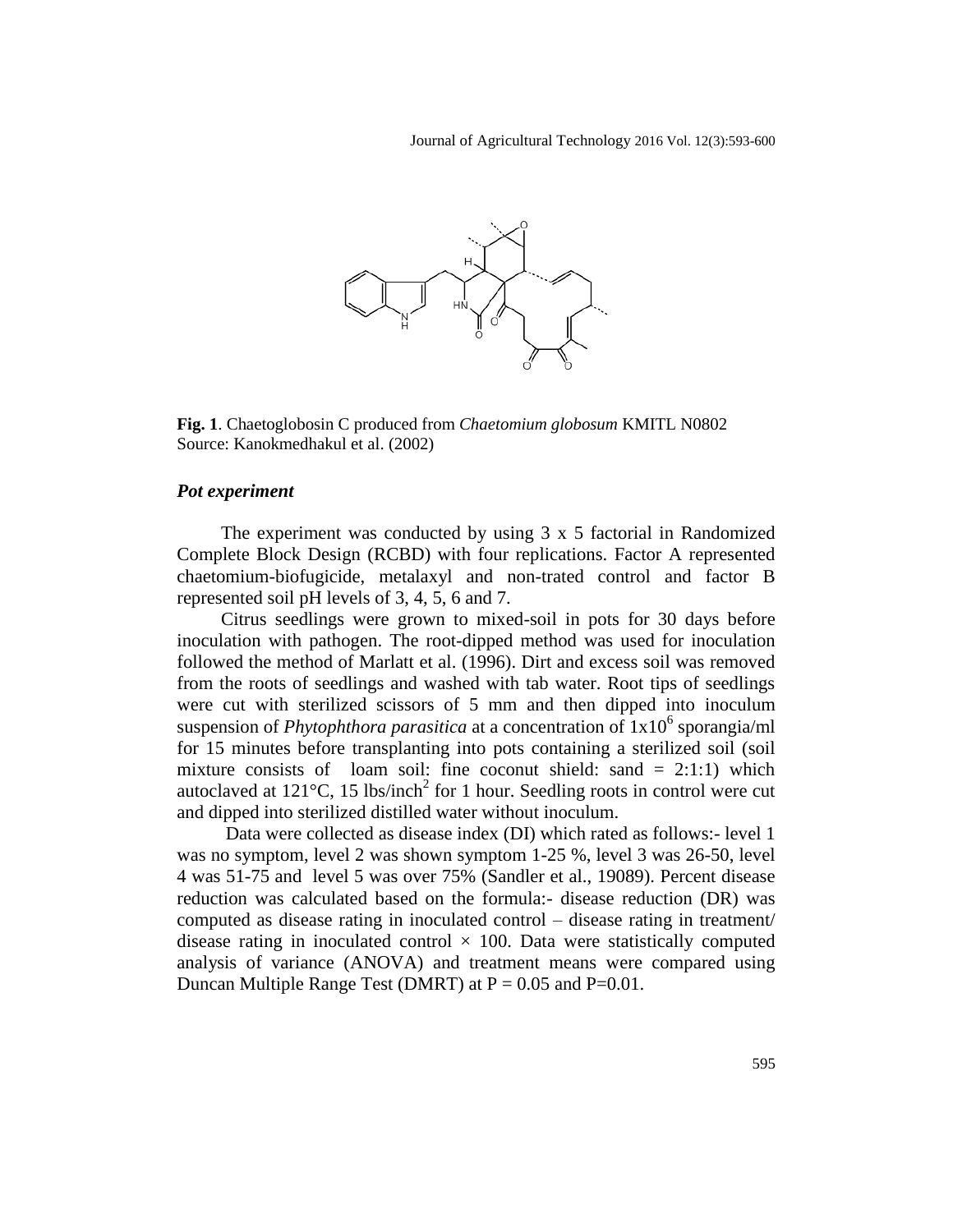#### *Field experiment*

The experimental site was set up in the infested field wirh roor rot disease planted to citrus approximately 0.75 hectares which was covered about 100 trees of 4-5 year-old citrus trees. The experiment was designed by using a Randomized Complete Block Design (RCBD) with four replications. Treatments were set up as follows:- T1 was Chaetomium-biofungicide at 40 g/20 L of water around the rhizosphere soil and above plants, T2 was metalyxyl-chemical fungicide at 20g/20 L of water around the rhizosphere soil and above plants and T3 was non-treated control. Each treatment consisted of 20 citrus trees.Then, all tested citrus trees were 60 trees. Symptom of yellow leaves, die back and root rot was scored as disease index (DI) and evaluated monthly during the experiment. Disease Index was recorded and classified into 5 levels as follows:- Level  $1=0\%$ , no symptom (healthy plant), Level  $2=1-25%$  of yellow lesions on leaves, Level  $3=26-50%$  of yellow lesions on leaves, Level 4=51-75% of yellow lesions on leaves and Level 5=76–100% of yellow lesions on leaves. Data was statistical calculated analysis of variance (ANOV), treatment means were compared using Duncan's Multiple Range Test (DMRT) at  $P=0.05$  and  $P=0.01$ . Disease Reduction was computed as disease index in control – disease index in treatment / disease index in control  $\times$ 100.

### **Results and discussions**

#### *Control mechanism of Chaetomium*

Chaetoglobosin-C is reported to produce from *Chaetoimium globosum* (Kanokmedhakul *et al*, 2002). Chaetomium isolates were confirmed by molecular phylogeny compared to as *Ch. globosum* 0805 previous report (Nguyen The Quyet *et al*, 2014). As a result, Chaetoglobosin-C gave significantly inhibited colony, sporangia, and oospores growth of P. parasitica causing root rot of citrus which the  $ED_{50}$  values of 4.0, 35.4 and 125.7 ppm respectively. It was highly significant inbited the colony sporangia and oospore growth of P. parasitica at 500 ppm which were 92, 76.1 and 71 % respectively (Table1). Chaetoglobosin-C at 500 ppm gave highest significantly inhibite colony (0.4 cm) when compared to the control (5.5 cm). Chaetoglobosin-C at 500 ppm was also given highest inhibition of sporangia production which was 1.8 X105 sporangia when the control was 7.8 X105 sporangia and also gave highest inhibition of oospore production which was 0.6 oospore while the control was 2.3 oospores. Similar reports was comfirmed by Pechprome and Soytong (1997) that *Ch. globosum* significantly inhibited *Phytophthora*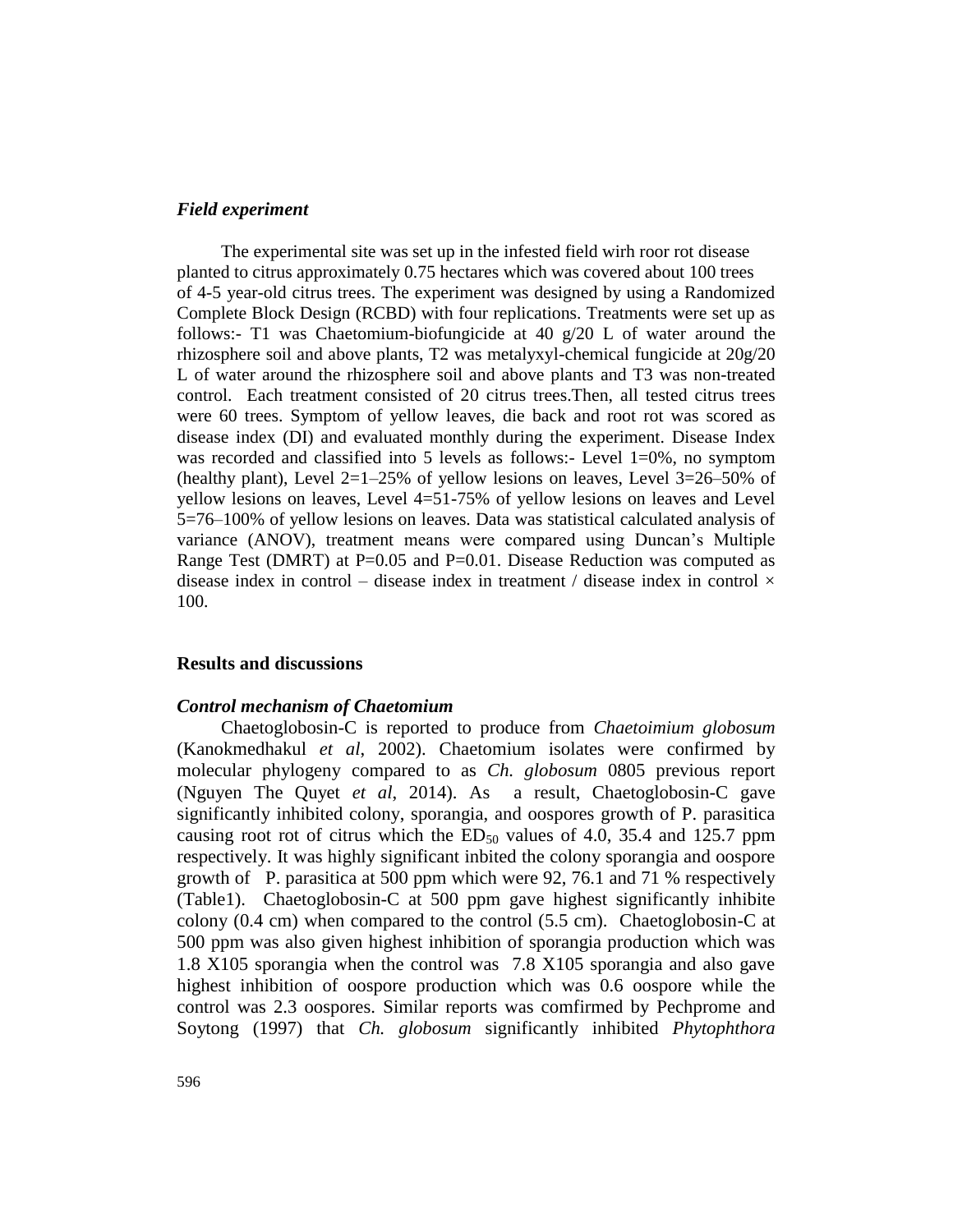*palmivora* causing root rot of durian. Ch. globosum reported to be inhibited *P. parasitica* causing root rot of citrus in Cambodia (Kean et al, 2010). Control mechanism could involve in the production of anyibiotic substances against the pathogen as Kanokmedhakul *et al.* (2002) reported that *Ch. globosum* produces new compounds, chatomanone, chaetoglobosin-c and echinuli which expressed inthibition to *Mycobacterium tuberculosis* causing human disease. Kanokmedhakul *et al* (2006) reported that antifungal azaphilones eg chaetomanon produced from *Ch. cupreum* CC3003 expresed actively against some humam pathogen as well. It is concluded that control mechanism of Ch. globosum is proved as antibiosis which it could produce antibiotic substance, Chaetoglobosin C to supress *P. parasitica* causing root rot of Citrus.

|                       |                  |                     | Inhibition(%)    |            |           |          |
|-----------------------|------------------|---------------------|------------------|------------|-----------|----------|
| ppm                   | Colony<br>dia    | Sporangia $(X10^5)$ | oospores         | Colony(mm) | sporangia | oospores |
| $\Omega$              | 5.5 $a^2$        | 7.8a                | 2.3a             |            |           |          |
| 10                    | 2.0 <sub>b</sub> | $4.2$ ab            | 1.7 <sub>b</sub> | 63.6       | 46.0      | 26.7     |
| 50                    | 2.2 <sub>b</sub> | 2.6 <sub>b</sub>    | 1.6 b            | 59.2       | 66.6      | 29.2     |
| 100                   | 1.1c             | 5.7 ab              | 1.4 <sub>b</sub> | 79.8       | 27.0      | 39.3     |
| 500                   | 0.4d             | 1.8 <sub>b</sub>    | 0.6c             | 92.0       | 76.1      | 71.1     |
| ED <sub>50</sub><br>᠇ | ---              | ---                 | ---              | 4.0        | 35.4      | 125.7    |

**Table 1.** Inhibition of *Phytophthora parasitica* by Chaetoglobosin-C

<sup>1</sup>Inhibition (%) = number of spore in control – number of spore in treatment/number of spore in control

 $2^{2}$ Average of four replications. Means followed by a common letter are not significantly different by DMRT at P=0.01.

#### *Pot experiment*

 The research finding showed that Chaetomium treatment at soil pH 3,4,5,6 and 7 gave highly significant better reduction the disease incidence of cturs root rot caused by *P. parasitica*; which showing the disease index of 1.0, 1.6, 2.0, 1.6 and 1.6 respectively; than Metalaxyl chemical fungicide; which showing the disease index of 5.0, 4.8, 4.5, 4.4 and 4.2 respectively; when compated to the controls the disease incidence were 5.0, 4.9, 4.6, 4.5 and 4.1 respectively as seen in Table 2. Chaetomium biofungicide gave higher disease reduction at all tested with soil pH level of 3, 4, 5, 6 and 7 which were 80.0, 67.3, 56.5, 64.4 and 60.9 % respectively than Metalaxyl chemical fungicide which the disease reduction were 0.0, 2.04, 1.17, 4.34 and 0.00 % respectively. It is indicated that Chaetomium can grow well to supress the pathogen in various pH levels from pH 3-7. The tested Metalaxyl chemical fungicide gave lowest disease reduction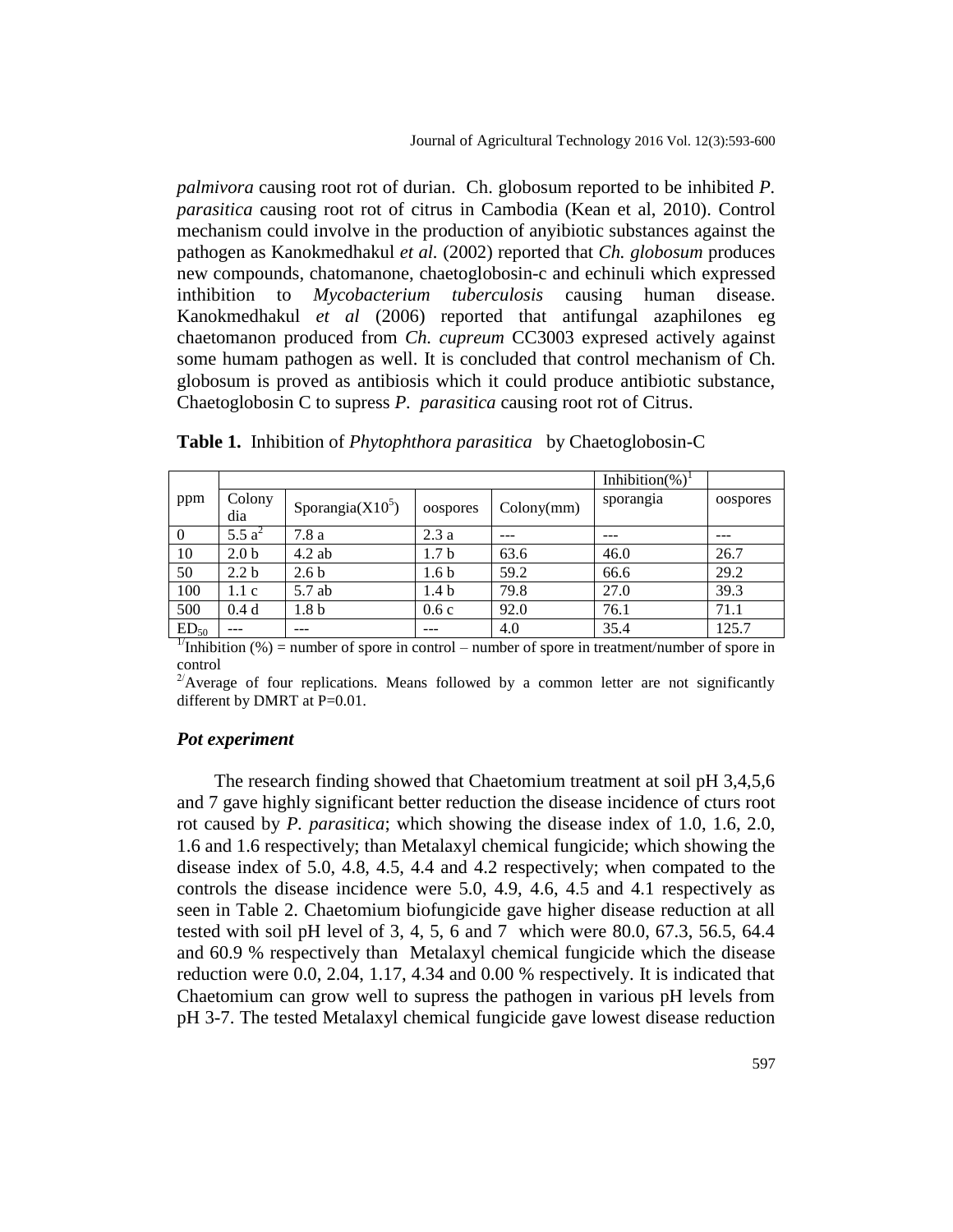at all tested soil pH levels. It is indicated that the pathogen become resistant to chemical fungicide ( Kean *et al*, 2010).

**Table 2.** Testing of Chaetomium biofungicide to control citrus root rot caused by *P. parasitica* in pot experiment for 4 months

| Methods    | Soil pH        | Disease index     | Disease reduction (%) |  |
|------------|----------------|-------------------|-----------------------|--|
|            |                |                   |                       |  |
| Chaetomium | 3              | 1.0c <sup>1</sup> | 80.0                  |  |
|            | 4              | 1.6 bc            | 67.3                  |  |
|            | 5              | 2.0 <sub>b</sub>  | 56.5                  |  |
|            | 6              | 1.6 <sub>bc</sub> | 64.4                  |  |
|            | 7              | 1.6 <sub>bc</sub> | 60.9                  |  |
|            |                |                   |                       |  |
| Metalaxyl  | 3              | 5.0a              | 0.00                  |  |
|            | $\overline{4}$ | 4.8ab             | 2.04                  |  |
|            | 5              | 4.5cde            | 1.17                  |  |
|            | 6              | 4.4e              | 4.34                  |  |
|            | $\overline{7}$ | 4.2f              | 0.00                  |  |
|            |                |                   |                       |  |
| control    | 3              | 5.0a              |                       |  |
|            | $\overline{4}$ | 4.9a              |                       |  |
|            | 5              | 4.6bcd            |                       |  |
|            | 6              | 4.5cde            |                       |  |
|            | 7              | 4.1f              | -                     |  |
|            |                |                   |                       |  |

<sup>1</sup>Disease reduction = disease index of control – disease index of treatment/disease index of control X 100.

<sup>2</sup> Average of four replications. Means followed by a common letter are not significantly different by DMRT at P=0.01.

## *Field experiment*

 Result in the fiend trial showed that the disease index (DI) of cturs root rot caused by *P. parasitica* in Chaetomium biofungicide treatment (DI =1.17) was not significantly differed from Metalaxyl chemical fungicide ( $DI = 1.09$ ) when compated to the non-treated control ( $DI = 3.00$ ) as see in Table 3. Chaetomium biofungicide reduced disease of 64 % and Metalaxyly chemical fungicide reduced the disease of 61.3 %. Moreover, Chaetomium biofungicide treatment was also not significantly differed from Metalaxyl chemical fungicide in term of yield. Chaetomium biofungicide and Metalaxyl chemical fungicide treatments yielded 52.3 and 45.2 kg/tree which significantly differed from the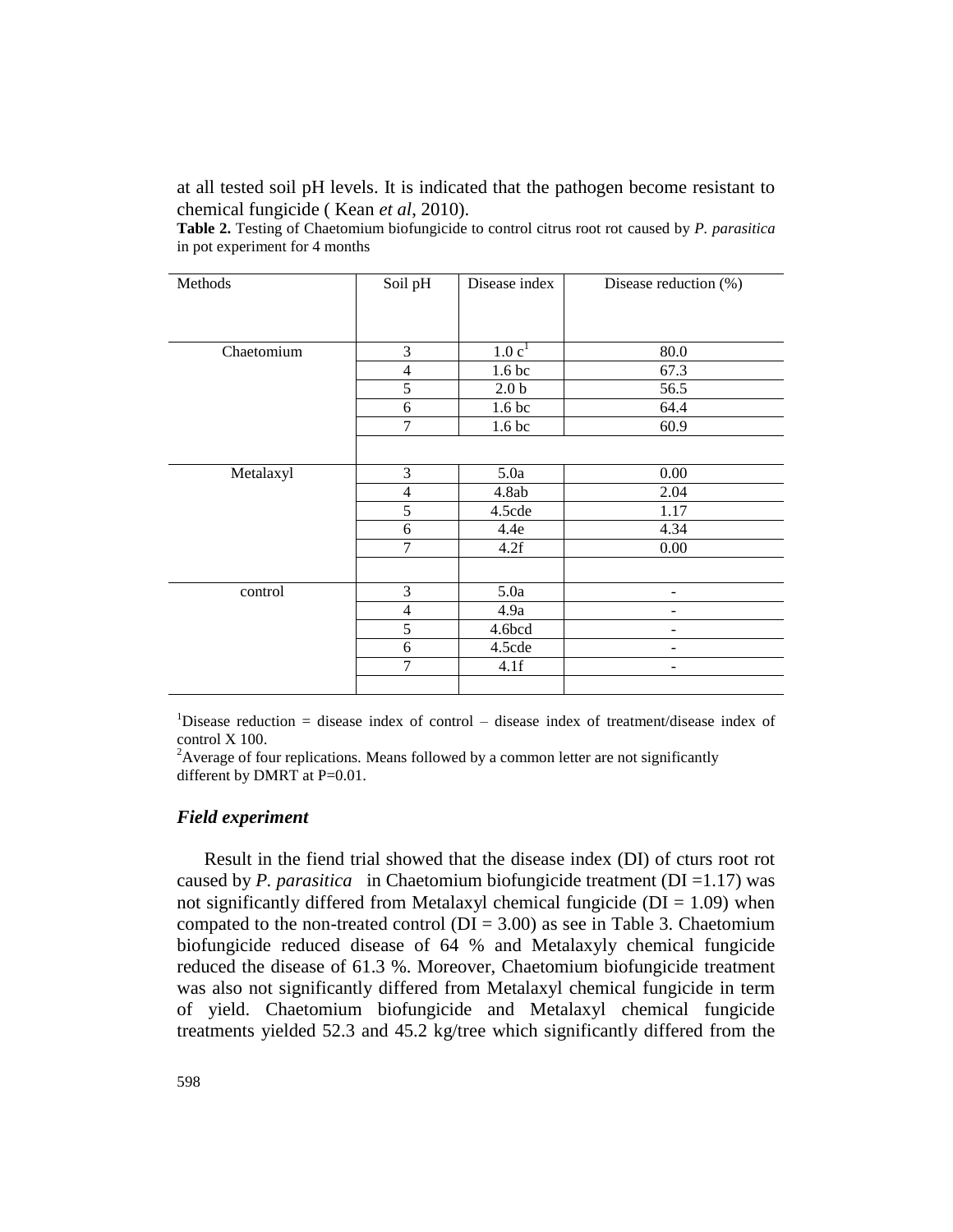non-treated control (38.0 kg/tree). The result was similar to the result of Soytong *et al (*1999) and Usuwan and Soytong (2000) who reported that application of Ketomium products to control citrus root rot that was not significant different from chemical treatment (metalaxyl) in the fields and the control was steadily declined from month to month by showing the symptom of yellow leave, die back and root rot. It is noticed that Kean *et al* (2010) reported that *Pythium ultimum* caused citrus root rot in Cambodia and stated that In field trials, the chemical and biological fungicides namely Chaetomium product and metalaxyl were compared and applied to four year old citrus trees in one year showing that the biological product of Chaetomium gave significantly disease control as equal as the chemical fungicide (metalyxyl) when compared to the non-treated control.

| Treatments | DI               | $DR(\%)$ | Yield/tree/kg     |
|------------|------------------|----------|-------------------|
| Chaetomium | 17 b             | 64.0     | 52.3 a            |
| Metalaxyl  | .09 <sub>b</sub> | د.61     | 45.2 a            |
| Control    | 3.00a            | ----     | 38.0 <sub>b</sub> |

**Table** 3. Field experiment

#### **Acknowledgements**

The scientific research is a part of Ph. D. program at Hanoi University of Agriculture, Hanoi, Vietnam. I would like to express my sincerely thanks to Dr. Ha Viet Cuong (my supervisor), Dr Le Thi Anh Hong and Dr Kasem Soytong (my co-supervisor) who are always constantly supported and encouraged me to do research work by any mean.

#### **References**

- Di-Pietro, A.D., Gut, R.M., Pachlatko, J.P., Schwinn, F.J. and Di, P.A. (1992). Role of antibiotics produced by *Chaetomium globosum* in biological control of *Pythium ultimum*  , a causal agent of Damping Off. Phytopathology 82:131-135.
- Kanokmedhakul, S., kanokmedhakul, K., Nasomjai, P., Louangsysouphanh, S., Soytong, K., Isobe, M., Kongsaeree, P., Prabpai, S. and Suksamran, A.(2006). Antifungal azaphilones from *Chaetomium cupreum* CC3003. Joural of Natural Products 69:891-895.
- Kanokmedhakul, S., Kanokmedhakul, K., Phonkerd, N., Soytong, K., Kongsaree, P. and Suksamrarn, A. (2002). Antimycobacterial anthraquinonechromanone compound and diketopiperazine alkaloid from the fungus *Chaetomium globosum* KMITL-N0802. Planta Medica 68:834-836.
- Kean, S., Soytong, K. And To-anun, C. (2010). Application of biological fungicides to control citrus root rot in Cambodia. Journal of Agricultural Technology 6(2):219-230.
- Levy, Y., Levi, R. and Cohen, Y. (1983) Buildup of a pathogen subpopulation resistant to a systemic fungicide under various control strategies: a flexible simulation model. Phytopathology 73:1475-1480.
- Manandhar, J.B., Thapliyal, N., Cavanaugh K.J. and Sinclair J.B. (1986). Interaction between pathogenic and saprobic fungi isolated from soybean roots and seeds. Mycopathologia 98:69-75.